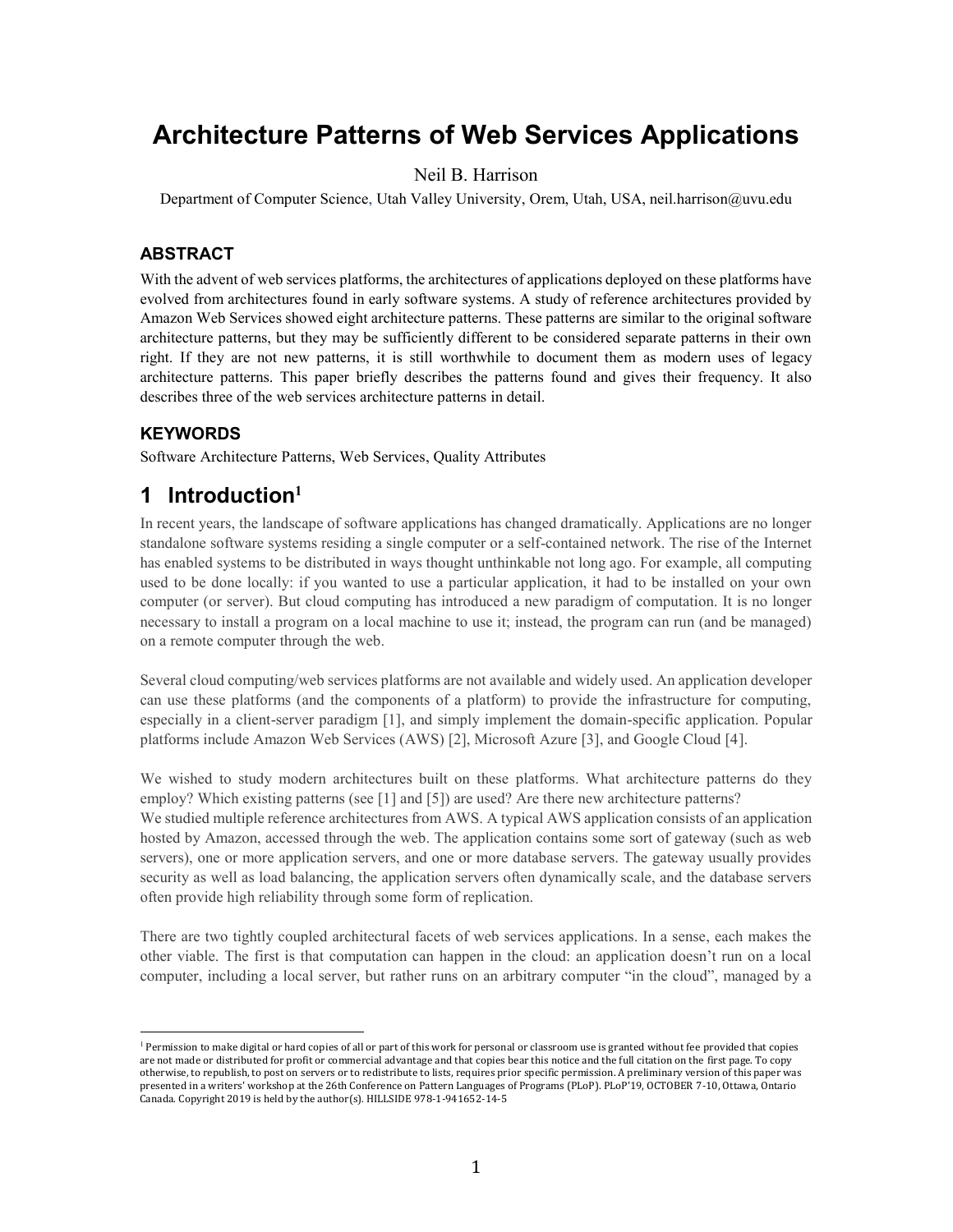provider's web services software. Second, the web service provider has numerous components which facilitate the running and management of a client's application.

Because the computing paradigm for web services is different from legacy computing, the basic architectures may also have changed from common architectures. There may be new architecture patterns, or variations on existing patterns. This paper is all about these architecture patterns.

# **2 The Study of AWS Architectures**

The following AWS architectures were studied:

| <b>NAME</b>                                 | Abbr.                  | <b>Comments</b>               |
|---------------------------------------------|------------------------|-------------------------------|
| Web application                             | <b>WEB</b>             |                               |
| Content and media serving                   | $\overline{\text{CM}}$ |                               |
| Batch processing                            | <b>BCH</b>             |                               |
| Fault tolerance and high availability       | <b>FT</b>              |                               |
| Large-scale computing                       | <b>LRG</b>             |                               |
| Ad serving                                  | AD                     |                               |
| Disaster recovery for local applications    | $\overline{DIS}$       |                               |
| File synchronization                        | <b>FILE</b>            |                               |
| Media sharing                               | <b>MEDI</b>            |                               |
| <b>Online Games</b>                         | <b>GAME</b>            |                               |
| Web log analysis                            | <b>LOG</b>             |                               |
| Financial services grids                    | <b>FNCE</b>            |                               |
| E-Commerce website                          | <b>ECOM</b>            | AWS has three diagrams        |
|                                             |                        | which interlink               |
| Time Series processing                      | <b>TIME</b>            |                               |
| Image moderation chatbot                    | <b>IMGM</b>            | Serverless<br>chatbot<br>that |
|                                             |                        | offensive<br>removes          |
|                                             |                        | images; different than the    |
|                                             |                        | others                        |
| Microsoft SQL Server reference architecture | <b>SQLS</b>            | Architecture<br>that<br>uses  |
|                                             |                        | <b>SQL Server</b>             |
| <b>Drupal Hosting</b>                       | <b>DRU</b>             | Hosting a Drupal site on      |
|                                             |                        | <b>AWS</b>                    |
| <b>WordPress Hosting</b>                    | <b>WRDP</b>            |                               |
| Varnish Hosting                             | <b>VARH</b>            |                               |
| Citrix virtual apps and desktops service    | <b>CTX</b>             | Hosting Citrix apps           |
| MicroFocus Enterprise Service               | <b>MFOC</b>            | <b>Hosting MicroFocus</b>     |
| TIBCO Data Science                          | <b>TIBC</b>            | <b>Hosting TIBCO</b>          |

### **Table 1: AWS Architectures Studied.**

Because this work is based on AWS, it is specific to their systems. The architectures are necessarily strongly shaped by the components provided. Other web services providers, such as Microsoft Azure, appear to have similar general architectures, but different types of components, which may result in somewhat different architectures. A general study of major web services providers is therefore desirable.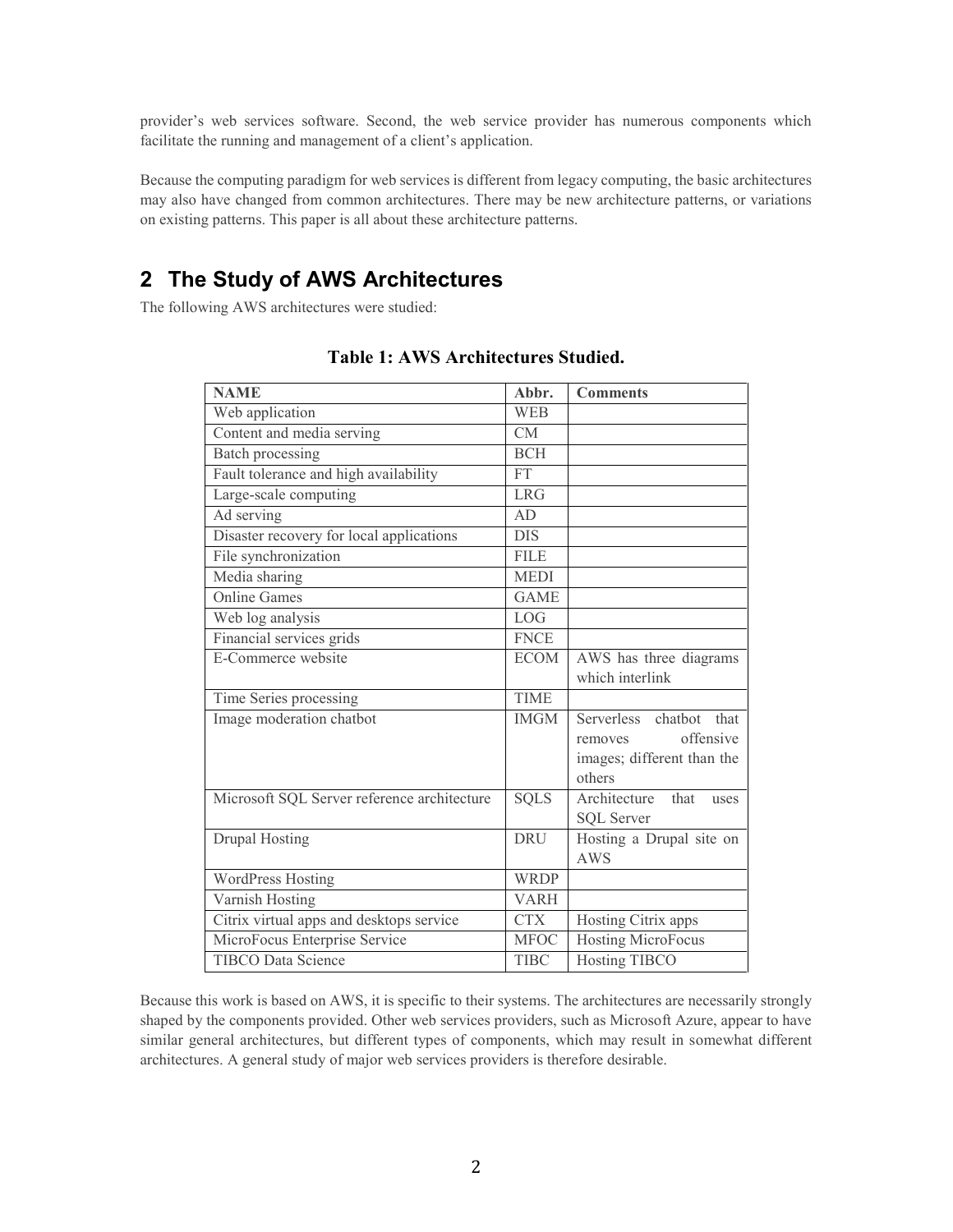# **3 Results**

Several patterns appear in the AWS reference architectures. They may be variants of existing architecture patterns, or may be new patterns in their own right. This paper gives short descriptions of the patterns found, and shows their frequency in the architectures studied. It then gives detailed descriptions of three of the patterns.

# **3.1 Patterns found**

The AWS architectures contained eight different possible architecture patterns. Virtually all of the patterns are very similar to existing architecture patterns. In fact, they might be considered as either applications (in some cases) or variants of the legacy architecture patterns. A summary description of each pattern, with commentary about its relationship to legacy architecture patterns, follows.

### **3.1.1 Dynamic Broker**

This pattern consists of a Broker component that distributes requests to a set of servers. It is a special application of the original Broker pattern [1], in that the set of servers is auto-scaling: when load increases, additional servers are brought into service, and when load decreases, servers are taken out of service. It isn't specified where the control of the auto-scaling happens; however, the AWS component used most commonly as the broker gives a clue: it is referred to as "Elastic Load Balancing". This appellation implies that the autoscaling is controlled by the broker component. Note that the servers provide a hosting site for user application code, so they function as virtual computers upon which the users run their own applications.

### **3.1.2 Content Broker**

Another implementation of the original Broker sits at the entry point to several systems. It distributes requests based on request content. In some configurations it may direct requests to a cache to enhance performance (see the Content and Media Serving architecture, for example.) Its main function is low-latency content delivery, but it may also provide a security layer.

#### **3.1.3 Advanced Repository**

This is an application of the original pattern Shared Repository [1], with implementation of advanced features. It includes explicit support for reliability, availability, and scalability. It implements most of these quality attributes through replication and auto-scaling.

#### **3.1.4 High-Availability 3-Tier**

This pattern is an application of or extension to the original 3-Tier pattern [5]. The first tier is a Dynamic Broker (see above) with a set of web servers. The second tier is another Dynamic Broker, this time with a set of application servers. The third tier is an Advanced Repository. It supports availability throughout all the layers by having each set of servers implement replication. The documentation shows two "availability zones", which cut through all three tiers. It does not indicate how the zones are implemented. It may be that the Broker components in the Dynamic Brokers might have some responsibility for managing the replication. Some of the architectures that use this pattern also show a Content Broker in front of everything. It could be considered part of this pattern, extending it to four tiers.

#### **3.1.5 Map-Reduce**

Map-Reduce is a large-scale component that plays a prominent role in several of the architectures. It is a component provided by AWS. It is called "elastic", and as such, has the ability to replicate and scale for reliability, cost, and scalability. Internally, a map-reduce component follows the original Pipes and Filters architecture pattern [1].

#### **3.1.6 Streaming Analysis**

Two architectures are concerned with analysis of streaming data. Initially, data comes to a collection of processors, such as servers. The data goes to an Advanced Repository for storage, then to a Map-Reduce component. The reduce data is stored in another Advanced Repository, where it can be subjected to further analysis. This is also a use of the Pipes and Filters architecture pattern.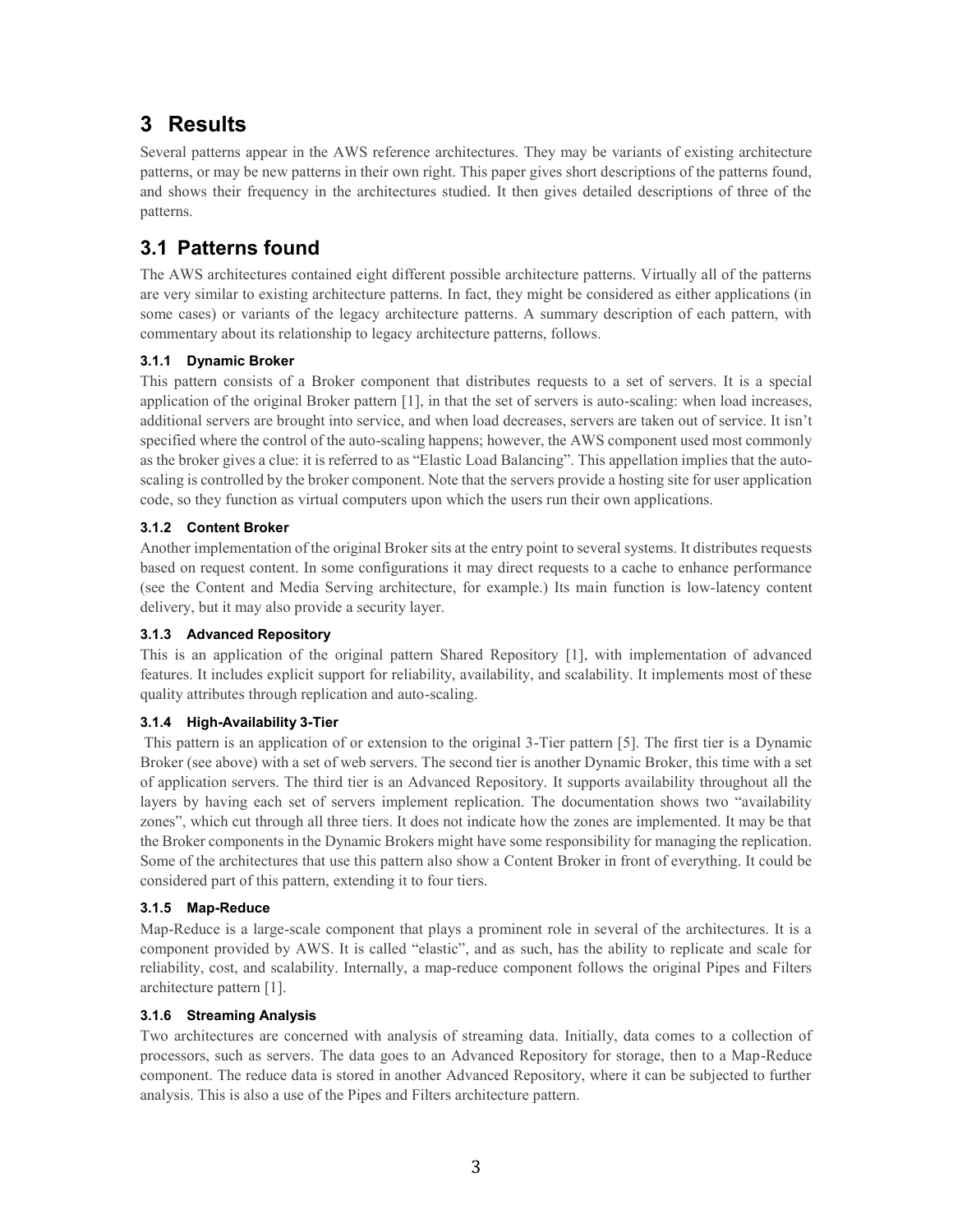#### **3.1.7 Notifier**

A few systems notify people for various reasons. AWS has two similar notification services, Simple Email Service (SES), and Simple Notification Service (SNS) [2]. This is essentially an application of the Publish-Subscribe pattern [1]. It appears that the user of the architecture should provide code to specify under what conditions data is pushed to the subscribers. The notification services may include support for scaling and possibly availability.

#### **3.1.8 Application Platform**

The platforms that host various commercial products (some of which are themselves application platforms) have similar patterns of structures and connections. The pattern approximately follows a 3-Tier or 4-Tier architecture. The structure of this pattern is as follows: there is a virtual private cloud which spans two "availability zones", and contains two public and private subnets. There is one public and one private subnet in each availability zone. Within the public subnets, there is an auto-scaling group of gateways or hosts. Within the private sub-nets, an auto-scaling group hosts the application. These auto-scaling groups are managed by load balancing, and appear to be instances of the Dynamic Broker pattern. There are slight variations: the Citrix Virtual Apps architecture includes four private subnets, and the Varnish architecture does not include any private subnets; the public subnets host the Varnish application.

### **3.2 Pattern distribution**

The following table shows the distribution of the patterns within the architectures. Since a pattern can appear more than once in an architecture, the table shows the number of instances. Where a pattern contains other patterns (see descriptions above), both are counted. Uncertain instances of the patterns are indicated in parentheses. The total frequency shows the number of architectures where the pattern appears, not the total number of appearances of the pattern. The total in parentheses shows the total if speculative appearances are included.

|             | <b>Dynamic</b> | Content       | <b>Advanced</b> | <b>High</b>  | Map-         | <b>Stream</b> | <b>Notify</b> | App-         |
|-------------|----------------|---------------|-----------------|--------------|--------------|---------------|---------------|--------------|
|             | <b>Broker</b>  | <b>Broker</b> | Repo            | Avail 3      | Reduce       |               |               | Plat         |
| <b>WEB</b>  | $\mathfrak{2}$ | 1             | $\overline{2}$  | 1            |              |               |               |              |
| CM          |                | 1             | 1               |              |              | (1)           |               |              |
| <b>BCH</b>  | (1)            |               | $\mathbf{1}$    |              |              |               |               |              |
| FT          | 1              |               | $\mathbf 1$     | (1)          |              |               |               |              |
| <b>LRG</b>  |                |               | 1               |              |              | (1)           |               |              |
| AD          | $\overline{2}$ |               | $1 - 2$         |              | $\mathbf{1}$ |               | (1)           |              |
| <b>DIS</b>  | (1)            |               | 1               |              |              |               |               |              |
| <b>FILE</b> | 1              |               | $1 - 2$         |              |              |               | $\mathbf{1}$  |              |
| <b>MEDI</b> | $\overline{2}$ |               | $\mathbf{1}$    |              |              | $\mathbf{1}$  | (1)           |              |
| <b>GAME</b> | $\overline{2}$ | (1)           | $\mathbf{1}$    | $\mathbf{1}$ |              |               | 1             |              |
| LOG         |                | (1)           | $\mathbf{1}$    |              | 1            | (1)           |               |              |
| <b>FNCE</b> |                |               | $\mathbf{1}$    |              | $\mathbf{1}$ |               |               |              |
| <b>ECOM</b> |                | $\mathbf{1}$  | $\overline{2}$  |              | $\mathbf{1}$ |               | $\mathbf{1}$  |              |
| <b>TIME</b> | 1              |               | 1               |              | 1            | 1             |               |              |
| <b>IMGM</b> |                |               |                 |              |              |               |               |              |
| SQLS        | $\mathbf{1}$   | $\mathbf{1}$  | $\mathbf{1}$    |              |              |               |               | $\mathbf{1}$ |
| <b>DRU</b>  | $1 - 2$        | 1             |                 | (1)          |              |               |               | 1            |
| <b>WRDP</b> | $1 - 2$        | 1             |                 | (1)          |              |               |               | $\mathbf{1}$ |
| <b>VARH</b> |                | $\mathbf 1$   | $\,1$           |              |              |               |               | (1)          |
| <b>CTX</b>  |                | 1             |                 |              |              |               |               | 1            |

### **Table 2: Patterns found in architectures.**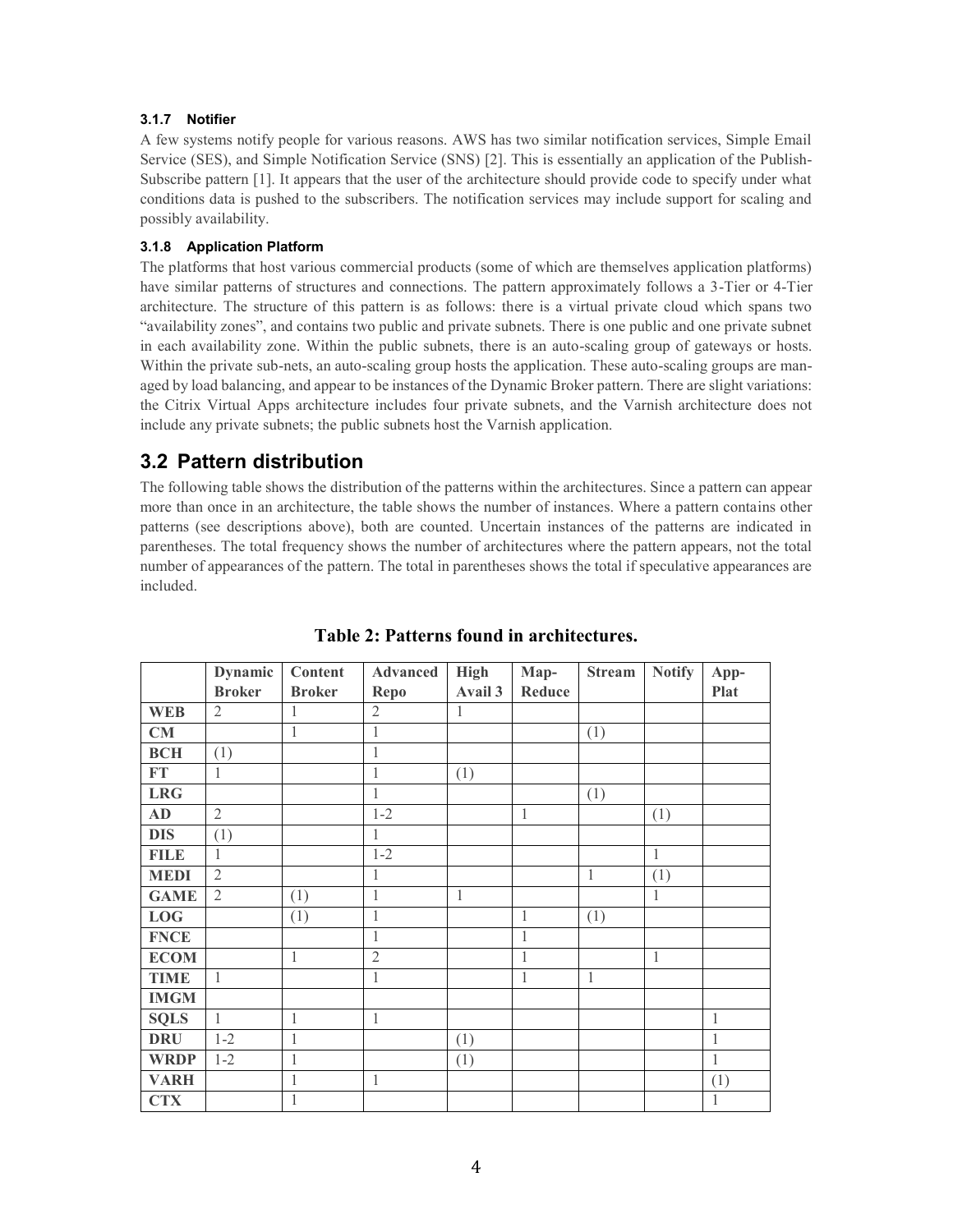| $MFOC$ 1-2  |         |       |      |  |      |      |
|-------------|---------|-------|------|--|------|------|
| <b>TIBC</b> | $1 - 2$ |       |      |  |      |      |
| Total       | 12(14)  | 8(10) | 2(5) |  | 3(5) | 6 (7 |
| Freq.       |         |       |      |  |      |      |

# **4 Pattern Descriptions**

## **4.1 Dynamic Broker (aka Broker-Dynamic Load Balancer)**

### **4.1.1 Context**

The application to be deployed on AWS has an uneven pattern of usage. Over time, the usage will probably increase. Clients of the application depend on it to be available all the time. (Exact availability expectations are not given, but an estimate would be at least 99.99 percent availability.)

### **4.1.2 Problem**

A web services application needs to handle dynamic loads and be highly available, but keep ongoing operating costs low.

#### **4.1.3 Forces**

As a user considers using web services (in this case AWS), there are several different forces which one must carefully consider.

- Operating cost: users are charged fees for hosting their application. These fees generally include fees based on the usage of computing resources. For example, they might be charged a based on the CPU-minutes used in a month. Naturally, users wish to minimize their ongoing costs. In particular, users don't want to pay for unused capacity.
- Dynamic loads: For many, if not most, applications, usage is uneven. For example, if an e-commerce company launches an advertising campaign, clients may flood the application with requests. Users want to handle all client requests, and in a timely manner. Therefore, it may be desirable to have high service capacity. But when demand slackens, the user may be stuck with idle capacity.
- Scalability: Users expect their business to grow. There should be a way to scale up computing capacity as needed. Starting out with high capacity is also not financially wise.
- Availability: Clients expect applications to be available at all times. The typical approach to increasing availability is to have redundant systems, so if one fails, the other can take over. However, this increases costs, and often forces unused excess capacity.
- Development cost: Users need to keep development costs low. However, implementing quality attributes (in this case cost, scalability, and availability) it typically difficult and expensive.

#### **4.1.4 Solution**

Use a broker that takes the role of a server in a client-server paradigm. In particular, it dynamically manages the computing resources, adding or removing resources as needed. Amazon refers to these as elastic load balancers. A load balancer serves as the single point of contact for the clients. It distributes incoming traffic across multiple targets. When incoming traffic increases, the load balancer can increase the number of targets to handle the additional requests for service. When the traffic decreases, the load balancer removes excess targets from service.

The load balancer also monitors the health of its registered targets and ensures that it routes traffic only to healthy targets. When the load balancer detects an unhealthy target, it stops routing traffic to that target, and then resumes routing traffic to that target when it detects that the target is healthy again.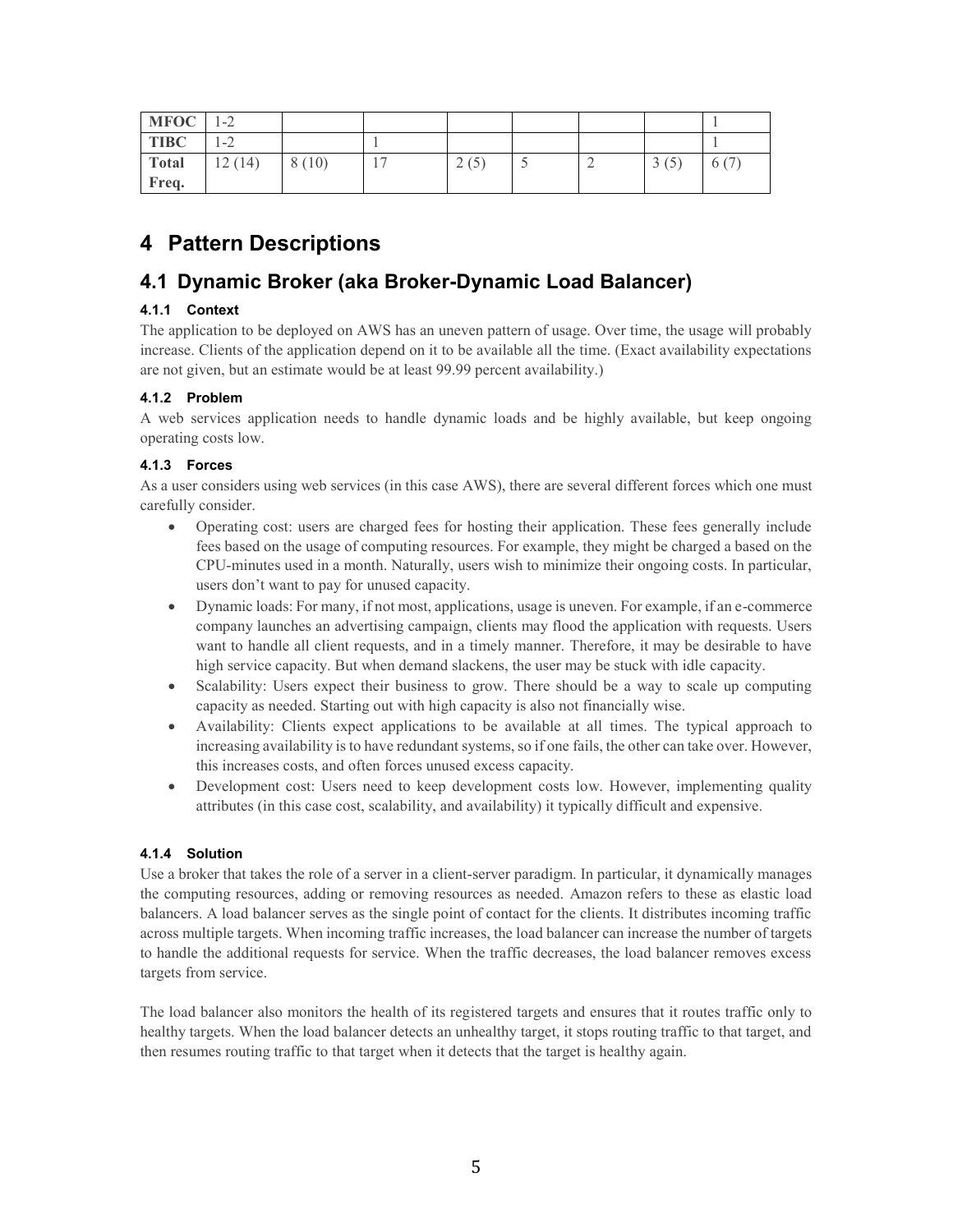The user of an AWS load balancer can specify the minimum and maximum number of targets. A minimum of at least two helps achieve high availability. A maximum number of targets creates an upper bound for cost of services.

#### **4.1.5 Differences from original**

How is this different from the traditional Broker pattern? In the original Broker pattern, the broker component manages interaction with a set of servers. The number of servers may be fixed; see figure 1. Thus, the responsibility of the broker component may be somewhat simple.



**Figure 1: Original Broker Pattern [5].**

The Dynamic Broker is a special case of the Broker pattern where the number of servers is dynamic, and not known beforehand. Here, the broker component must be sophisticated. It must monitor the load, and as the load warrants, do the following:

- Obtain additional servers. In cloud services, this involves requesting a server from a server management system. The AWS architectures do not show this interaction, as it is part of the "cloud", and isn't visible to the application developer.
- Release a server back to the cloud when it is no longer needed. This can be important if the application is billed on the basis of server usage.
- Ensure availability of services; this may be as simple as keeping two servers active at all times.

Figure 2 shows an architecture with the Dynamic Broker concerned with load balancing and an elastic set of servers. The diagram shows two "availability zones", as well as auto-scaling groups of servers. There is an "Internal Application Load Balancer" component, which also appears to be a Dynamic Broker.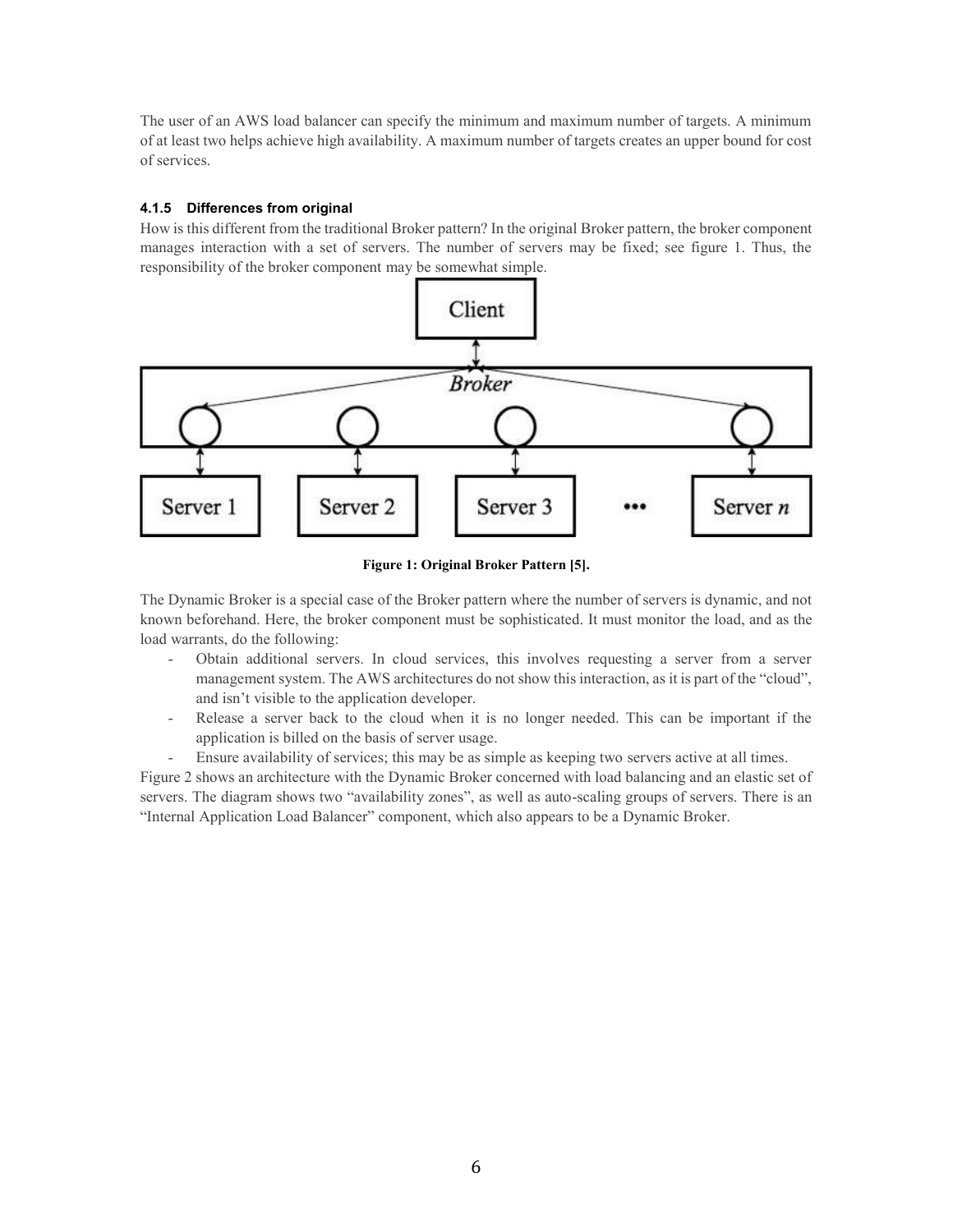

**Figure 2: Dynamic Broker Pattern [2].**

#### **4.1.6 Consequences**

The Dynamic Broker addresses the forces in this manner:

- Operating cost: Elastic scaling managed by a load balancer helps minimize user costs. Because additional targets are employed only when needed, and freed when no longer needed, the user pays only for the computing resources that are actually needed. The user does not need to pay for extra capacity that is mostly idle. Because of the ability to set a maximum number of (simultaneous) targets allowed, the user can control the maximum cost of the system.
- Dynamic loads: Elastic scaling as described above explicitly handles dynamic loads.
- Scalability: As a user's business grows, the maximum number of targets used can be adjusted.
- Availability: Clients expect applications to be available at all times. The typical approach to increasing availability is to have redundant systems, so if one fails, the other can take over. However, this increases costs, and often forces unused excess capacity.
- Availability: The load balancer increases system availability by checking the health of the targets, and not routing requests to unhealthy targets. A minimum of two targets should be specified to increase availability through redundancy.
- Development cost: Developers do not have to write the components provided by AWS, but do have to learn the associated technology and application programming interfaces (APIs). An important benefit is that redundancy, scalability, and cost management are all implemented in the elastic load balancing components and architecture provided by AWS. Such code is generally very difficult to write, but the users of the AWS architectures and components don't have to write it themselves. Note that this is not a benefit of the pattern by itself, but rather a benefit of the AWS components. It does, however, illustrate the reusability of the components of the Dynamic Broker pattern.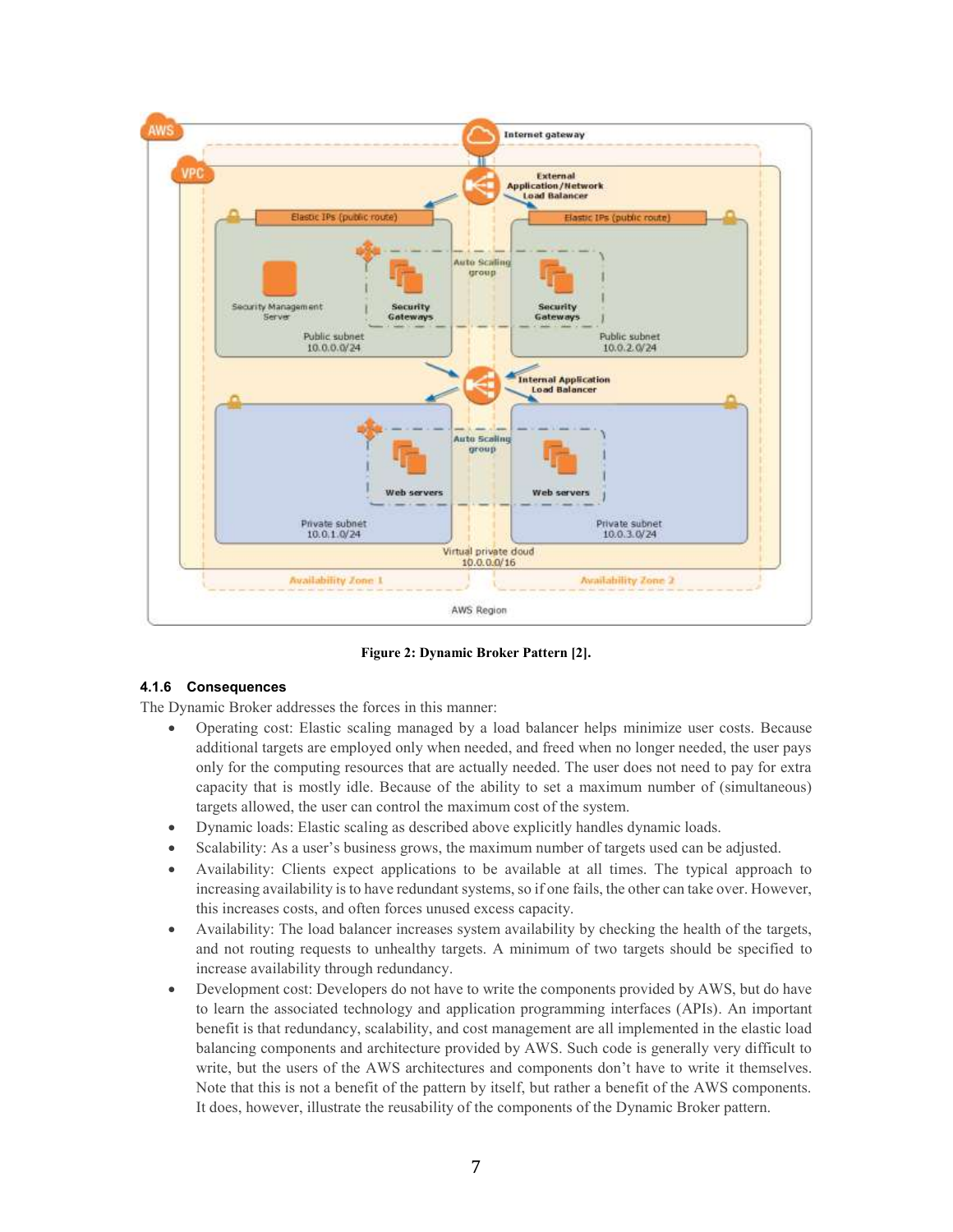The Dynamic Broker pattern also has the following limitations and liabilities:

- Operating cost: high availability through redundancy of targets increases operating costs.
- Availability: if there is a maximum number of targets, and load exceeds the capacity of the targets, then end users will experience delays in service or even lack of availability of the service. One can avoid this by monitoring traffic and increasing maxima as needed.
- Availability: Although availability is increased through redundant targets, the load balancer itself is a single point of failure. The reference architectures studied did not show evidence of redundant brokers anywhere. It is unclear how or if AWS mitigates this risk.
- Availability and Scalability: The Dynamic Broker provides availability and scalability for this part of the system, but do not provide it for the entire system.

Note that the AWS Dynamic Broker components are not to be used by themselves. They are to be used with other AWS components, such as components in the Advanced Repository, to complete the system (i.e., they interface with each other.) This should cause no difficulty for users, as there is a large suite of AWS and AWS-compatible components, as well as numerous AWS reference architectures.

# **4.2 Advanced Repository**

#### **4.2.1 Context**

Data and the insights from data have become central to modern web-based applications. It is now possible to store large amounts of data and analyze them.

#### **4.2.2 Problem**

In modern web applications, data has become central. While it is necessary to both store and analyze large amounts of data, management, analysis, and manipulation of distributed data is extremely complex, and requires specialized expertise to implement.

#### **4.2.3 Forces**

Distributed persistent storage raises the following forces:

- Deployment: As the computing service is hosted in the cloud, it would be more convenient for the data storage to also be hosted in the cloud.
- Operating cost: To keep operating costs low, the data storage should not have higher capacity than is needed.
- Scalability: The data storage must be able to increase as more data is stored. Data storage will likely increase even if the application's business doesn't expand.
- Availability: It must meet the availability of the entire system. Availability can be enhanced through redundancy. This increases operating costs.
- Reliability: The integrity of the data must not be compromised. The reliability of the data can be improved also through redundancy.
- Security: the data must be held secure from attacks including theft and data corruption.
- Intelligent data management of large data is necessary, but requires specialized expertise in areas of data science.

#### **4.2.4 Solution**

Build a repository as a component in the architecture. Implement additional capabilities above a simple repository. Provide access to the repository and advanced features as services, such that the user need not be concerned with the implementation of the features.

The Advanced Repository may have the following capabilities within itself: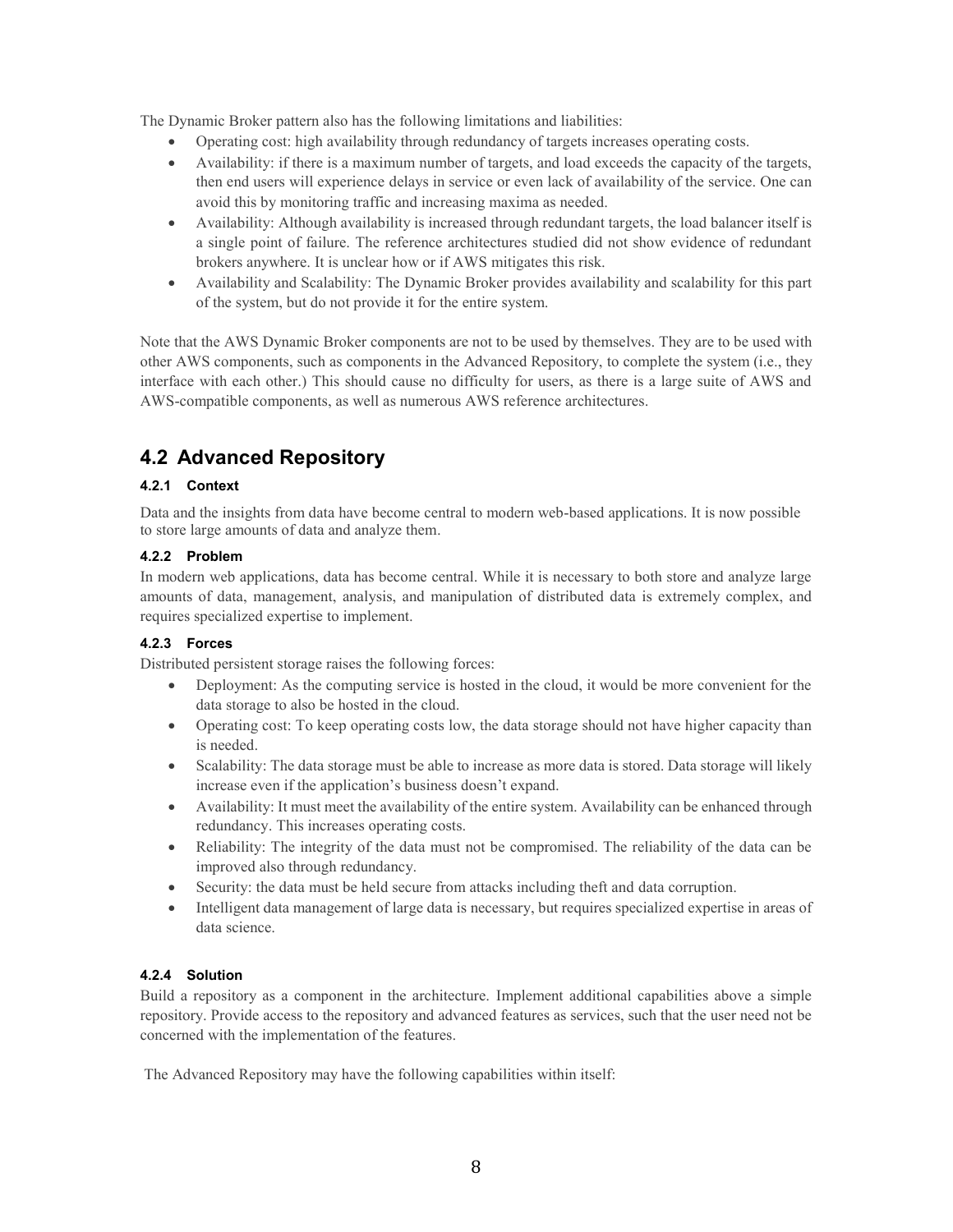- It can dynamically grow to handle increased storage requirements. It can be initially configured to be the appropriate size for the application (it doesn't need to start out huge.)
- It guarantees availability. This is typically done through redundancy, and should be transparent to users.
- It guarantees reliability. This may be done through redundancy and automated backups.
- The data may be encrypted, and access may be controlled (e.g., through a system of authentication.) This is implemented within the Advanced Repository, although access control is of necessity not transparent to users.
- Data mining and transformation features may be provided.

An Advanced Repository may be shared, and usually is.

An Advanced Repository may also be active (see Active Repository in [ZDUN]).

The original Shared Repository is shown in figure 3:



**Figure 3: Shared Repository Example [5].**

An Advanced Repository provides numerous features for managing, searching, and using data. Figure 4 below shows a reference architecture for a data lake using AWS components. Numerous services may be provided behind an API. Authorization is provided by an AWS Lambda component. The DynamoDB is the database itself. The CloudWatch component monitors the health of the data system, and creates logs. The AWS Glue component simplifies and automates data discovery, conversion, mapping, and job scheduling tasks. It crawls raw data in the buckets and suggests transformations.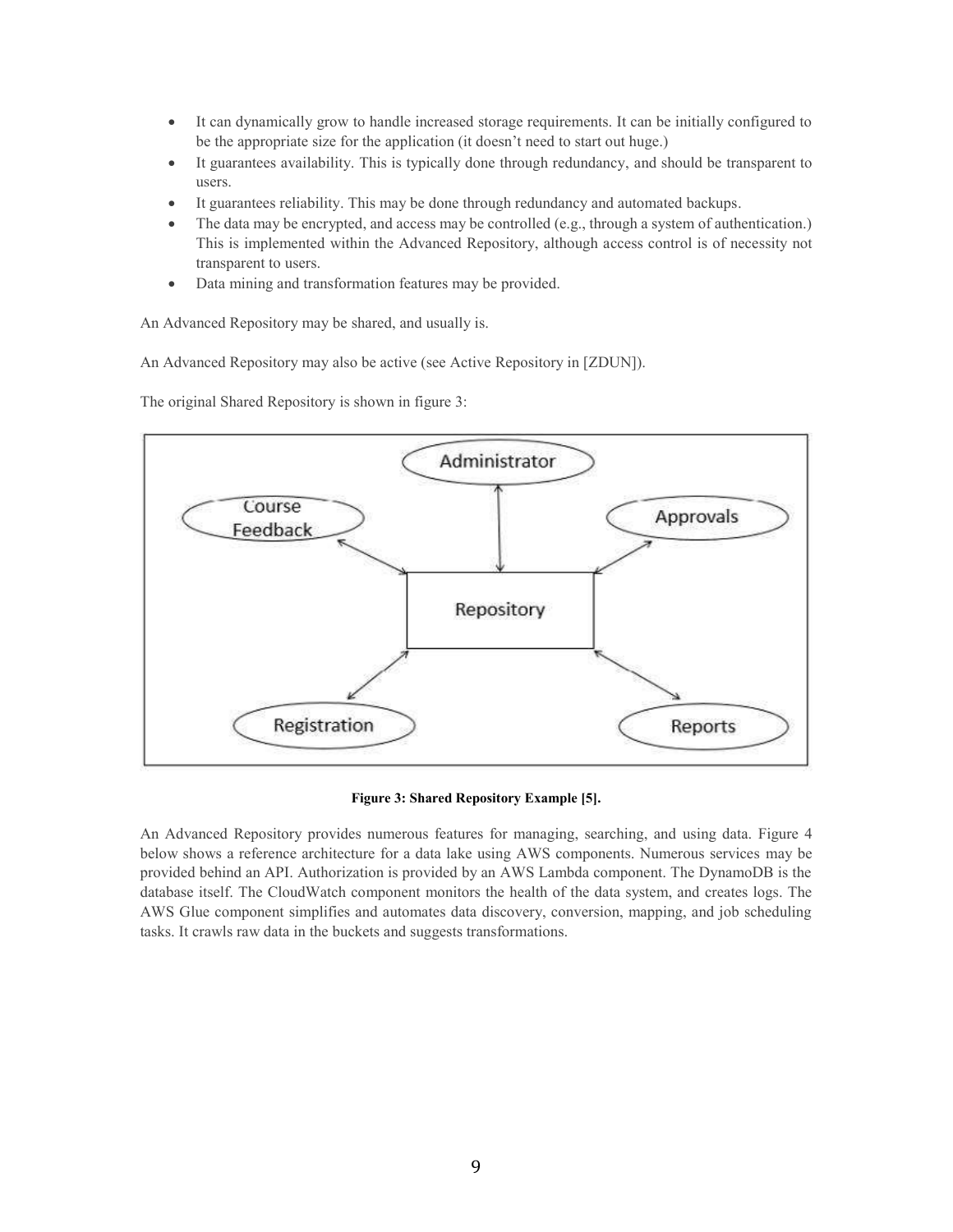

#### **Figure 4: Data Lake architecture in AWS [2].**

The application in Figure 5 shows an Advanced Repository with other capabilities. This shows a repository with active-standby for availability, automatic scaling, backup for reliability, and security.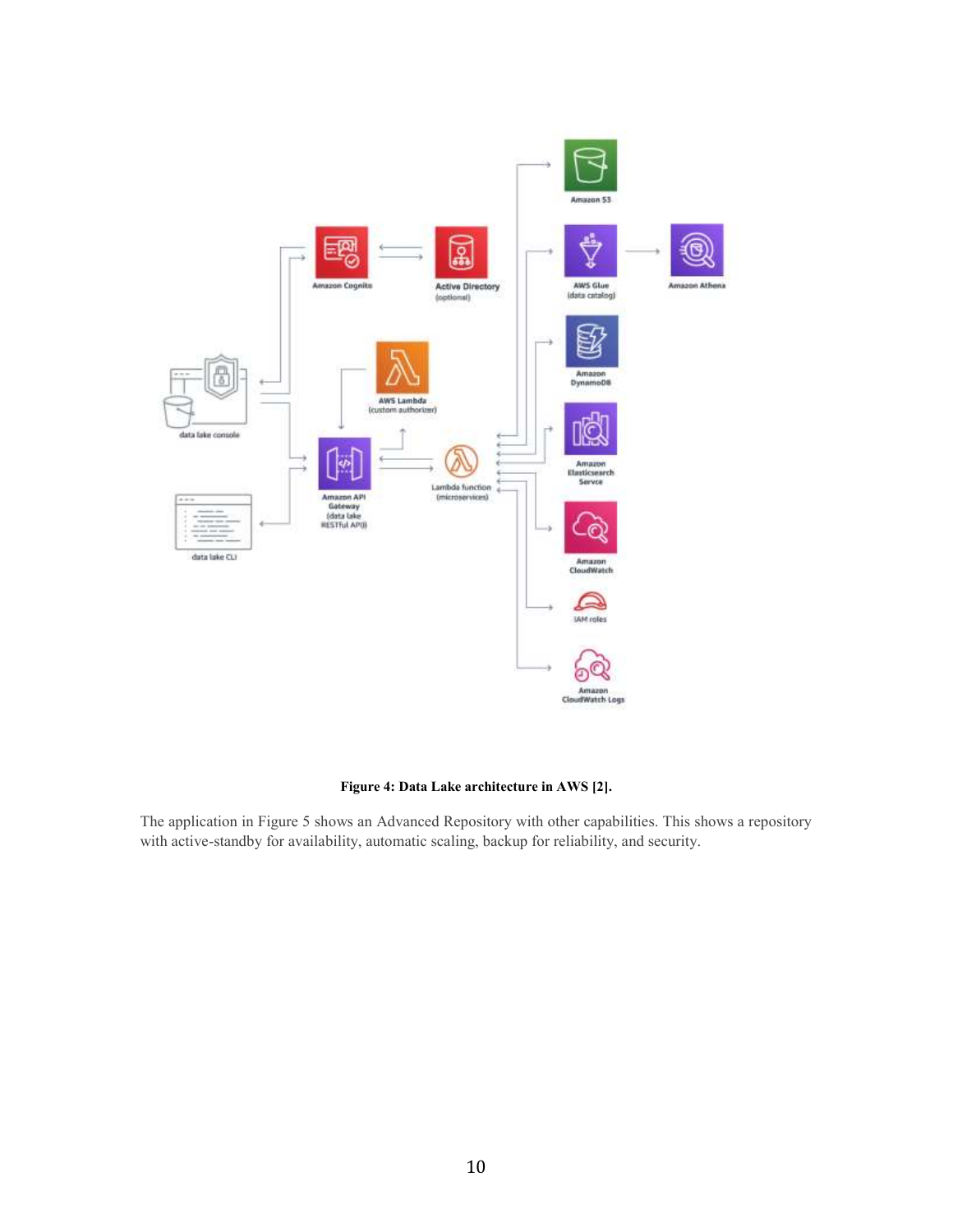

**Figure 5: Architecture of a database system in AWS [2].**

#### **4.2.5 Consequences**

The chief benefits of an Advanced Repository is that features needed in addition to a basic database are provided behind an interface, and that the application developer does not have to implement the features. Specifically, the Advanced Repository addresses the forces as follows:

- Deployment: the repository is deployed on a cloud service such as AWS.
- Operating cost: the application developer does not incur expenses associated with a dedicated server, but instead pays for database services hosted by the cloud service provider.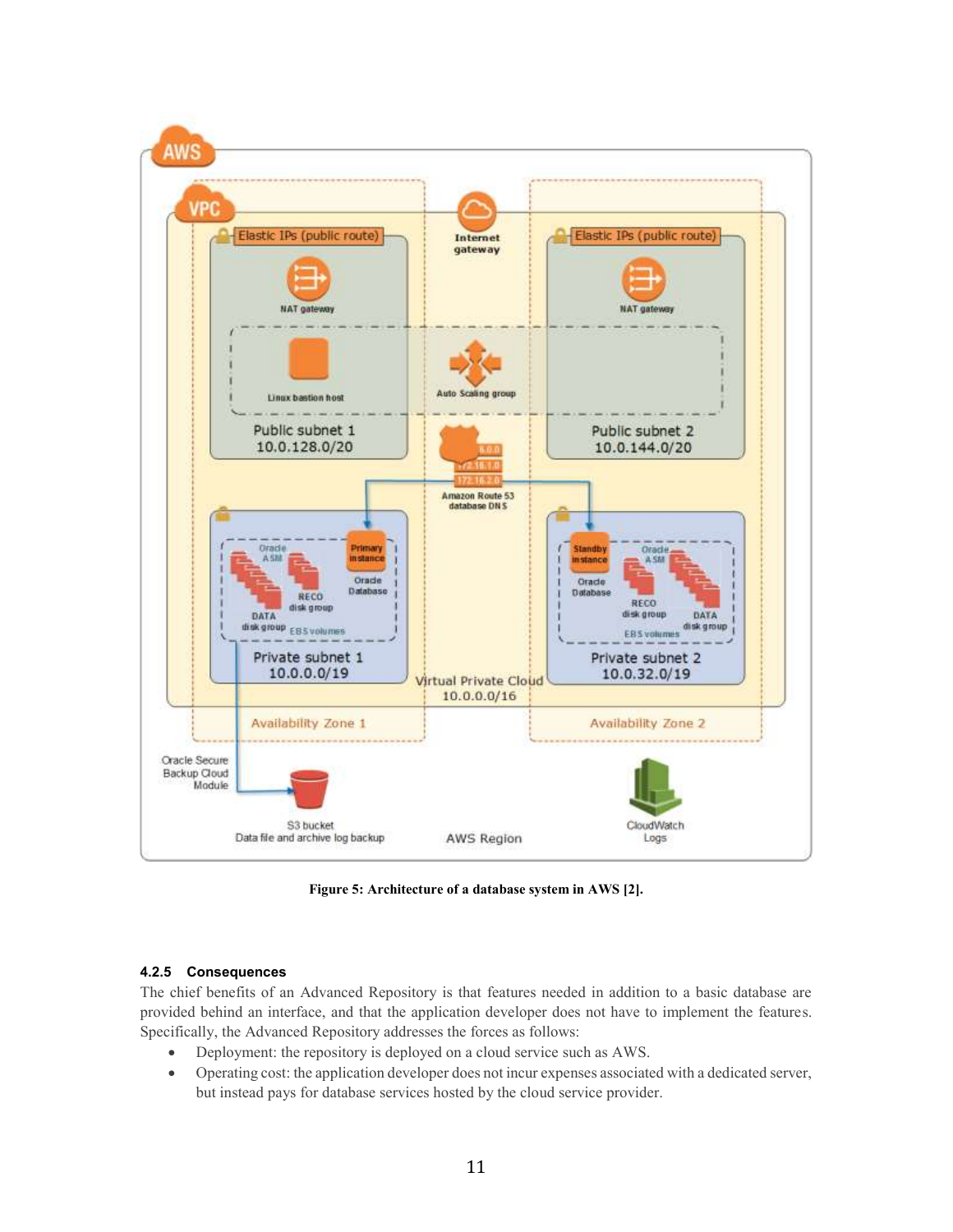- Scalability: One of the options provided by Advanced Repositories is scalability.
- Availability: Availability may be provided, and will be transparent to the application.
- Reliability: Cloud databases guarantee reliable storage of data.
- Security: Cloud database providers also provide security of data.

### **4.3 Content Broker**

#### **4.3.1 Context**

An application might have different actions for different requests. These actions are such that they are best handled by different types of targets. However, clients access the different services through the same portal.

#### **4.3.2 Problem**

A single entry point for clients may go to different applications, based on the type of request.

#### **4.3.3 Forces**

Persistent storage raises the following forces:

- Different actions should be done depending on the input. These different actions require routing to different types of targets to service them.
- In order to optimize response time, and save processing costs, results of certain common queries can be cached. This is complementary to the previous force, in that a cache becomes a different destination of routing. Thus, both can be satisfied by the same approach.
- Security of transactions is important.

#### **4.3.4 Solution**

Use a Broker that is a single entry point to process and distribute multiple different types of requests. It is typically in front of one or more traditional Broker, which handle load balancing and distribution to homogeneous servers. The Content Broker routes requests to different services depending on the nature of the request. For example, the AWS Content and Media Serving reference architecture shows requests being routed to either a content retrieval service or a streaming service.

The Broker may also manage a cache. For example the AWS Content and Media Serving reference architecture shows that content requests are first routed to a cache. When the cache misses, the system retrieves the data from the data storage system. The Broker may also implement security measures as desired.

The key difference between the Content Broker and a traditional Broker is that the traditional Broker is concerned with load distribution and reliability, and distributes to homogeneous servers. Any server can handle any type of message. Thus, a traditional Broker can be somewhat agnostic of application type. On the other hand, the Content Broker routes requests based on the type of request. It routes to different types of services, and must know the role of each. If load balancing or similar capabilities are also needed, traditional Brokers may be installed behind the Content Broker.

Figure 6 shows a Content Broker that routes different types of data and requests to the proper handlers, including anomaly detection, trip data, driver safety score, diagnostic trouble codes, location-based marketing, and registration.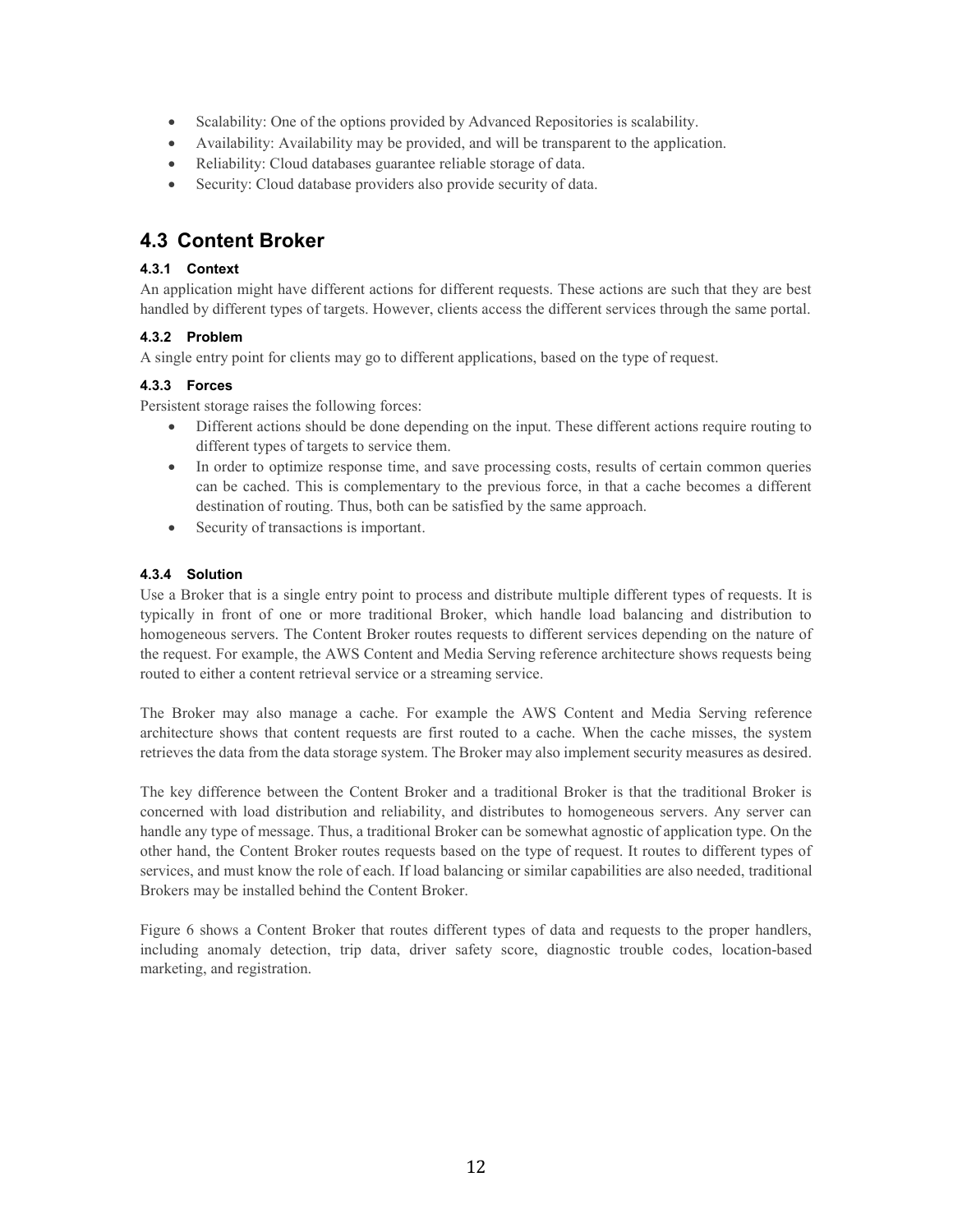

**Figure 6: Architecture of a connected vehicle in AWS [2].**

Figure 7 shows a Content Broker (AWS WAF) as a security front end. It provides protection against various types of attacks as shown. Requests are not only routed to a traditional Broker (CloudFront plus Application Load Balancer), but log data is sent to an analysis engine for updating the security policies of the Content Broker.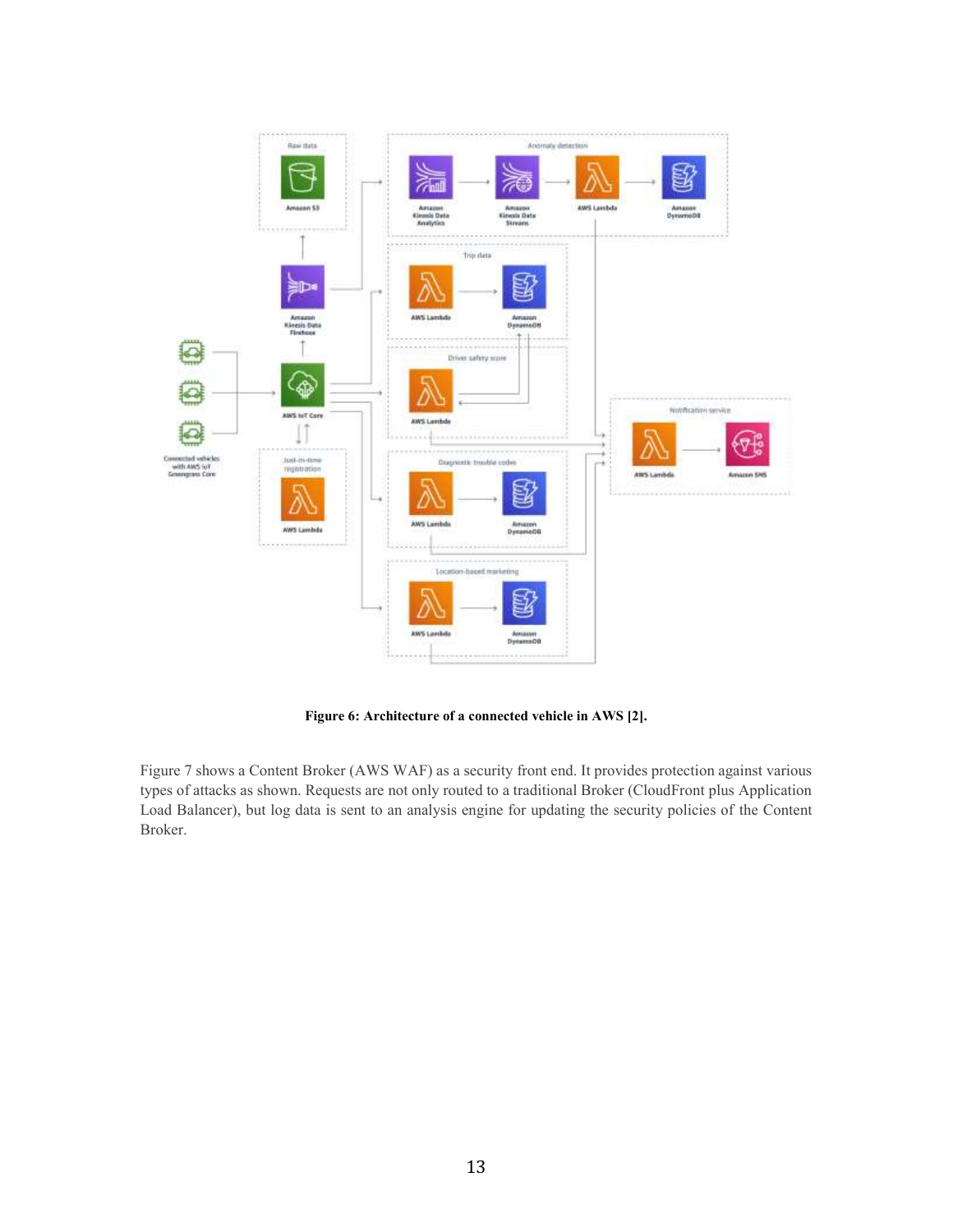

**Figure 7: Architecture of a security front end in AWS [2].**

#### **4.3.5 Consequences**

The Broker provides a unified interface to the client. For example, the client does not have to care whether requested content is streamed live or retrieved from an archive; the interface can be the same.

The fact that the Broker manages the cache not only improves performance, it can help minimize operating costs. Content found in the cache may reduce the demand on the computing servers, and thus reduce the computing time charged to users.

Users of this pattern (and the components themselves) may not have to concern themselves much with implementation of security measures. However, it does not necessarily protect against all security vulnerabilities. For example, users must employ secure coding practices in their application code.

# **5 Conclusion**

With these three patterns, we can see the foundations of the original architecture patterns, augmented by additional structures that provide additional functionality. It is notable that much of the functionality is in support of various quality attributes, especially security and scalability. Because of this significant contribution, it may be useful to consider these as independent patterns.

There is much room for additional study. Other web services platforms can be studied to determine the generality of these patterns, and to search for other patterns. One might study who these patterns might be applied outside of platforms. The remaining patterns should be written in detail.

Much work has been done with regard to architecture patterns, their interactions with quality attributes, and the tactics used to implement them [7, 8, 9, 10, 11]. The web services platforms implement the tactics in reusable architectures. Further study of the patterns, quality attributes, and tactics in web services architectures will be valuable.

### **ACKNOWLEDGMENTS**